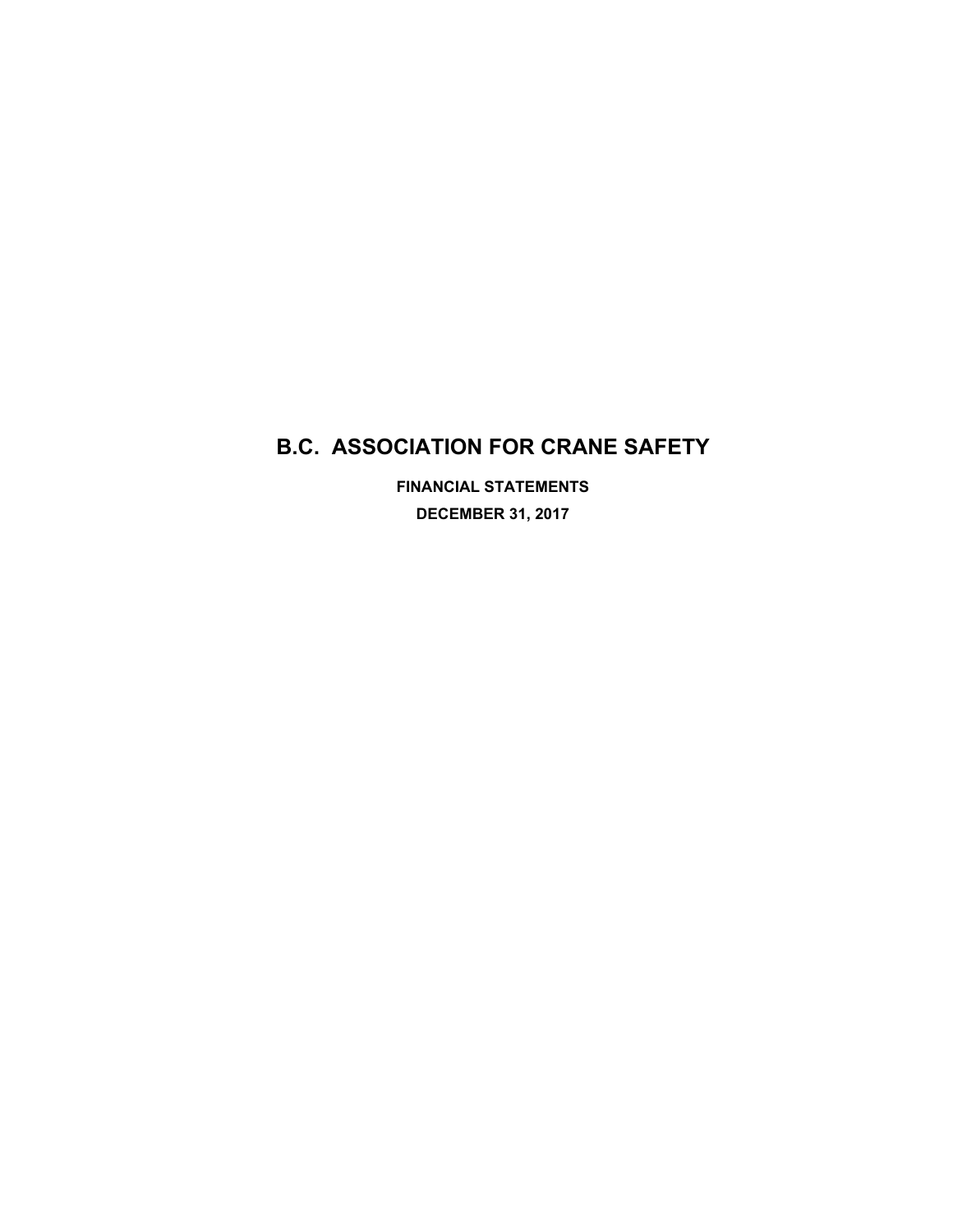# **Independent Auditors' Report**

# **Financial Statements**

| <b>Notes to Financial Statements</b>                  |             |
|-------------------------------------------------------|-------------|
| <b>Statement of Financial Position</b>                | STATEMENT 6 |
| <b>Statement of Cash Flows</b>                        | STATEMENT 5 |
| Statement of Changes in Net Assets - Worksafe BC Fund | STATEMENT 4 |
| Statement of Changes in Net Assets                    | STATEMENT 3 |
| Statement of Operations - Worksafe BC Fund            | STATEMENT 2 |
| <b>Statement of Operations</b>                        | STATEMENT 1 |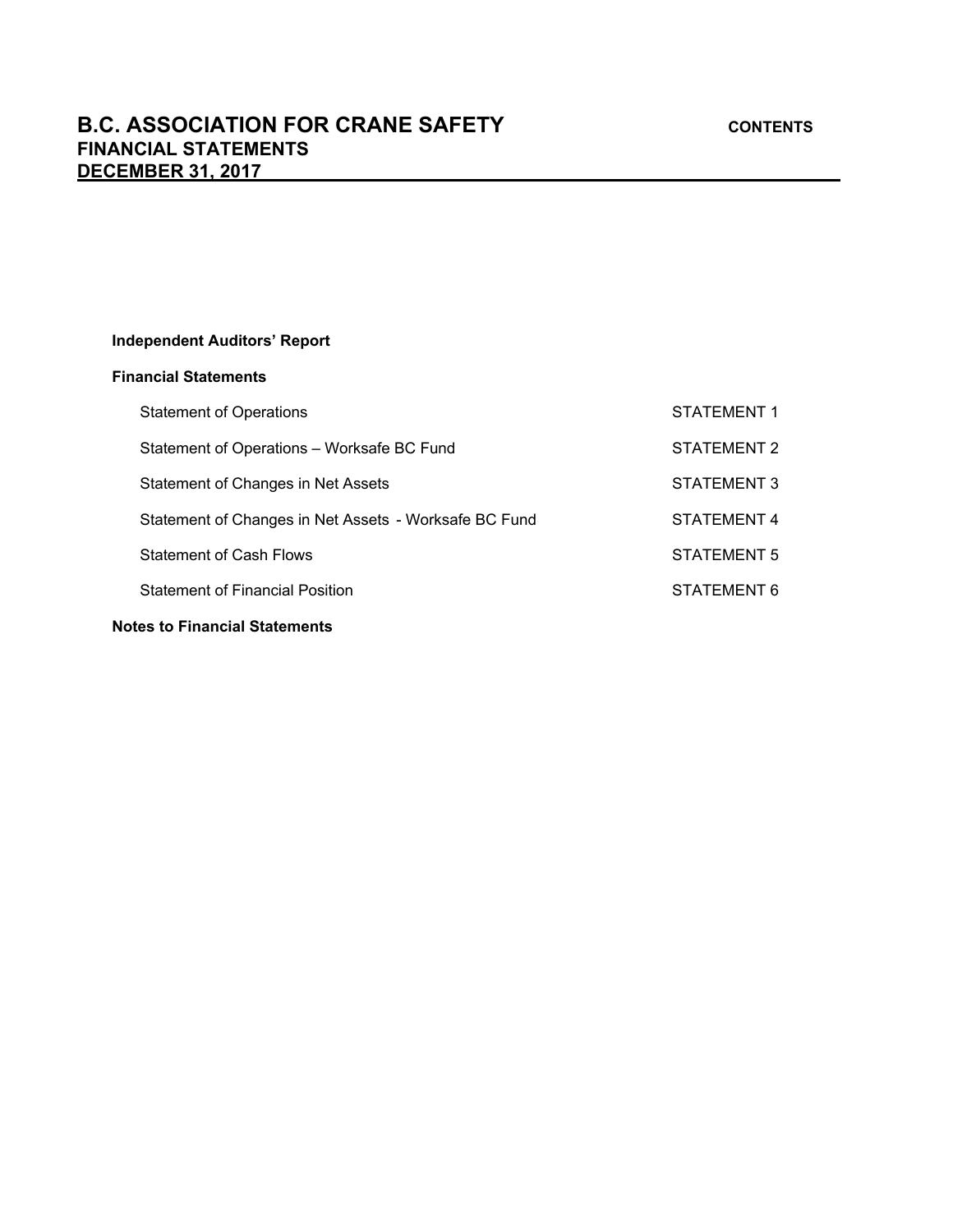

219 - 700 Marine Drive North Vancouver, BC V7M 1H3 Telephone 604-987-8101 Fax 604-987-1794 www.eprnv.ca

# **INDEPENDENT AUDITOR'S REPORT**

To the Members of the B.C. Association For Crane Safety

#### **Report on the Financial Statements**

We have audited the accompanying financial statements of the B.C. Association For Crane Safety, which comprise the statement of financial position as at December 31, 2017, and the statements of operations, changes in net assets and cash flows for the year then ended, and a summary of significant accounting policies and other explanatory information.

#### Management's responsibility for the financial statements

Management is responsible for the preparation and fair presentation of these financial statements in accordance with Canadian generally accepted accounting principles for not-for-profit organizations, and for such internal control as management determines is necessary to enable the preparation of financial statements that are free from material misstatement, whether due to fraud or error.

## Auditor's responsibility

Our responsibility is to express an opinion on these financial statements based on our audit. We conducted our audit in accordance with Canadian generally accepted auditing standards. Those standards require that we comply with ethical requirements and plan and perform the audit to obtain reasonable assurance about whether the financial statements are free from material misstatement.

An audit involved performing procedures to obtain audit evidence about the amounts and disclosures in the financial statements. The procedures selected depend on the auditor's judgement, including the assessment of the risks of material misstatement of the financial statements, whether due to fraud or error. In making those risk assessments, the auditor considers internal control relevant to the entity's preparation and fair presentation of the financial statements in order to design audit procedures that are appropriate in the circumstances, but not for the purpose of expressing an opinion on the effectiveness of the entity's internal control. An audit also includes evaluating the appropriateness of accounting policies used and the reasonableness of accounting estimates made by management, as well as evaluating the overall presentation of the financial statements.

We believe that the audit evidence we have obtained is sufficient and appropriate to provide a basis for our audit opinion.

#### Opinion

In our opinion, these financial statements present fairly, in all material respects, the financial position of the B.C. Association For Crane Safety as at December 31, 2017 and its financial performance and its cash flows for the year ended December 31, 2017, in accordance with Canadian generally accepted accounting principles for not-for-profit organizations.

#### **Report on Other Legal and Regulatory Requirements**

As required by the Society Act of British Columbia, we report that, in our opinion, these principals have been applied on a basis consistent with that of the preceding year.



# **CHARTERED PROFESSIONAL ACCOUNTANTS**

North Vancouver, B.C. March 20, 2018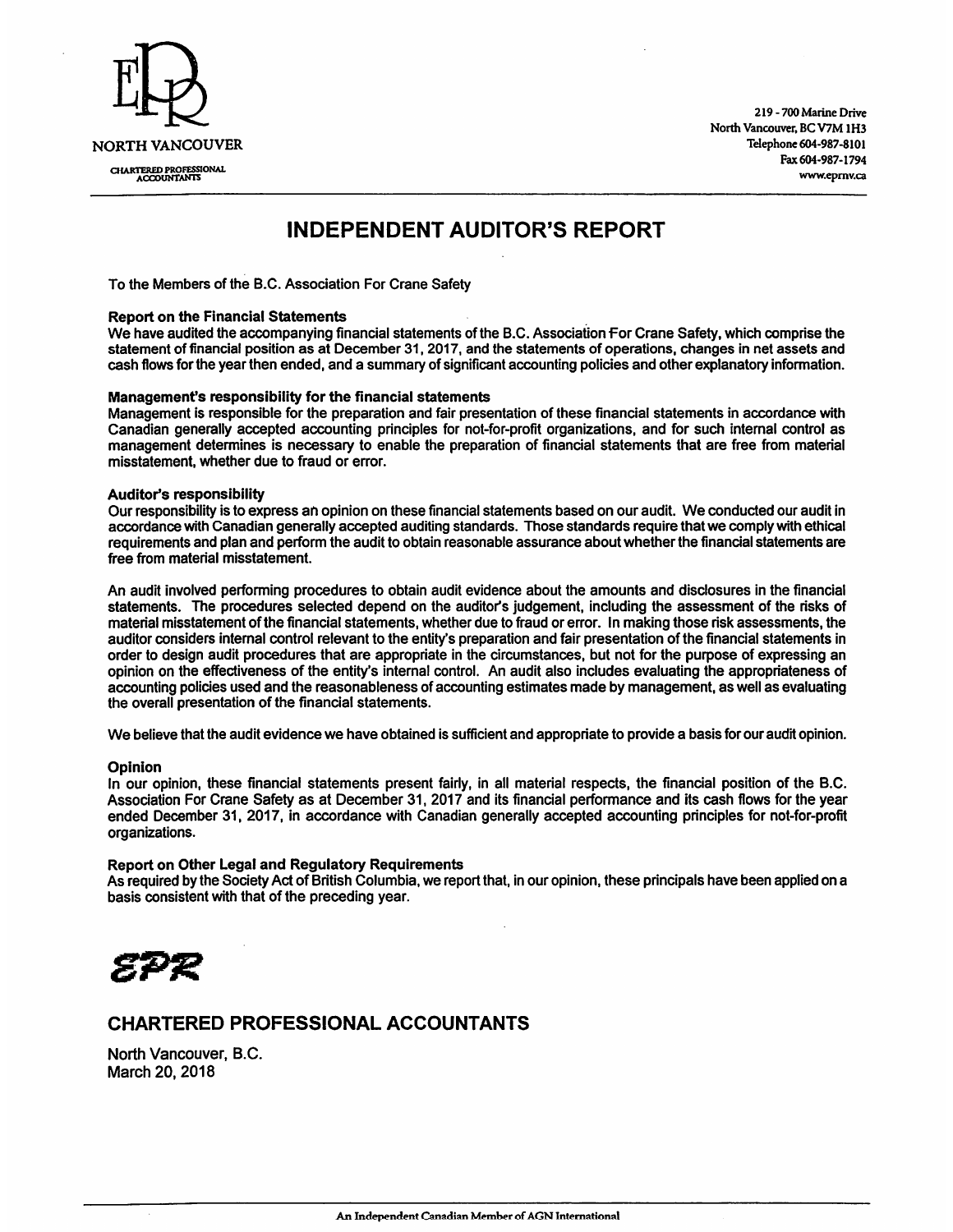# **B.C. ASSOCIATION FOR CRANE SAFETY** STATEMENT 1  **STATEMENT OF OPERATIONS YEAR ENDED DECEMBER 31, 2017**

|                                  | <b>ESDC</b>              | <b>ITA Industry</b><br><b>Training</b><br><b>Authority</b> | <b>BC Ministry</b><br>of Jobs | Yukon                    | <b>Total</b><br><b>WCHSB</b><br>WorksafeBC | <b>TOTAL</b> | <b>TOTAL</b>   |
|----------------------------------|--------------------------|------------------------------------------------------------|-------------------------------|--------------------------|--------------------------------------------|--------------|----------------|
|                                  | <b>Fund</b>              | Fund                                                       | <b>Fund</b>                   | <b>Fund</b>              | <b>Fund</b>                                | 2017         | 2016           |
| <b>FUNDING</b>                   | \$90,193                 | \$107,100                                                  | \$85,000                      | $\mathsf{s}$ .           | \$843,400                                  | \$1,125,693  | \$1,048,468    |
| <b>EXPENSES</b>                  |                          |                                                            |                               |                          |                                            |              |                |
| Advertising                      |                          |                                                            |                               |                          | 905                                        | 905          | 191            |
| Amortization                     |                          |                                                            |                               |                          | 4,713                                      | 4,713        | 5,490          |
| Automotive                       |                          |                                                            |                               |                          | 2,418                                      | 2,418        | 1,458          |
| Bank charges & interest          | 318                      | 78                                                         | 39                            | $\overline{a}$           | 1,205                                      | 1,640        | 1,981          |
| Computer and website             |                          | L,                                                         | $\overline{a}$                | $\overline{a}$           | 13,557                                     | 13,557       | 9,573          |
| Consulting fees                  | 56,433                   | 76,598                                                     | 84,684                        | 1,230                    | 103,622                                    | 322,572      | 376,313        |
| Courses & conferences            | $\blacksquare$           | $\overline{a}$                                             | $\overline{a}$                | $\overline{\phantom{a}}$ | 9,444                                      | 9,444        | 14,047         |
| GST expenses                     | 3,359                    |                                                            | $\overline{a}$                | $\blacksquare$           | $\blacksquare$                             | 3,359        | $\blacksquare$ |
| Insurance                        | $\overline{a}$           | $\overline{a}$                                             | $\overline{a}$                | $\overline{a}$           | 7,255                                      | 7,255        | 7,255          |
| Loss on disposal of assets       |                          |                                                            |                               | $\overline{\phantom{0}}$ | 244                                        | 244          | 457            |
| Maintenance of Industry Services |                          |                                                            |                               |                          |                                            |              |                |
| $-$ Note 3                       |                          | $\overline{a}$                                             |                               | $\overline{a}$           | 153,411                                    | 153,411      | 114,395        |
| <b>Meeting Costs</b>             |                          | 214                                                        |                               | 257                      | 3,822                                      | 4,293        | 5,346          |
| Membership and dues              | $\overline{\phantom{0}}$ |                                                            |                               |                          | 931                                        | 931          | 899            |
| Office supplies & other          | 500                      | $\overline{a}$                                             |                               | $\overline{a}$           | 8,533                                      | 9,033        | 7,478          |
| Professional fees                | $\overline{a}$           |                                                            |                               | $\overline{a}$           | 14,601                                     | 14,601       | 9,130          |
| Rent                             |                          |                                                            |                               |                          | 55,136                                     | 55,136       | 55,472         |
| Salaries and benefits            | 9,185                    | 10,000                                                     |                               | $\overline{a}$           | 438,480                                    | 457,665      | 396,329        |
| Telephone                        | $\overline{a}$           |                                                            |                               | $\overline{a}$           | 8,122                                      | 8,122        | 6,911          |
| Travel                           | 20,396                   | 10,349                                                     |                               | 3,261                    | 16,202                                     | 50,208       | 23,249         |
|                                  | \$90,191                 | \$97,239                                                   | \$84,723                      | \$4,748                  | \$842,606                                  | \$1,195,076  | \$1,035,970    |

The accompanying notes and schedules are an integral part of these financial statements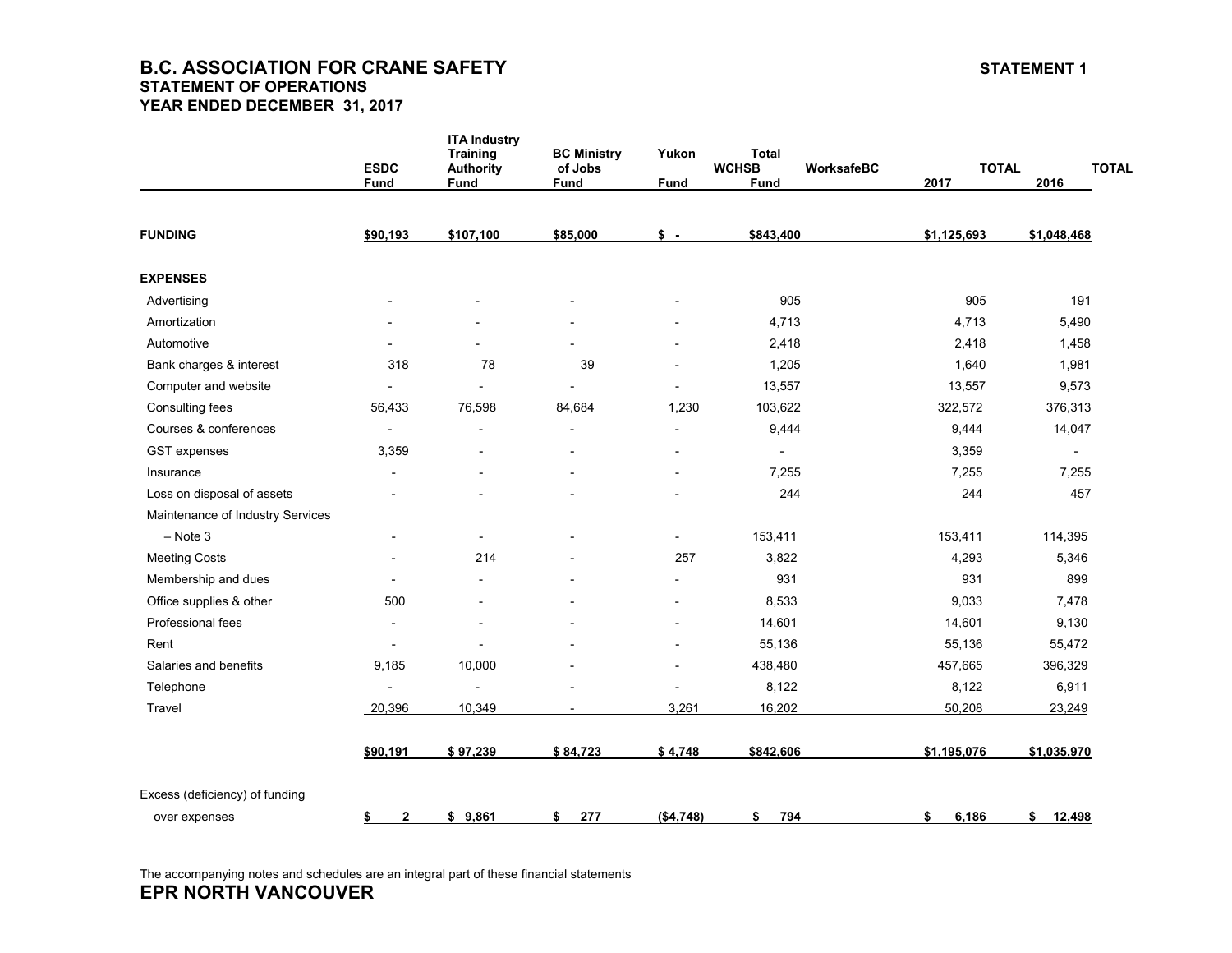# **B.C. ASSOCIATION FOR CRANE SAFETY** STATEMENT 2 **STATEMENT OF OPERATIONS – WORKSAFE BC FUND YEAR ENDED DECEMBER 31, 2017**

|                                  | <b>WorkSafeBC</b><br><b>Operations</b><br><b>Fund</b> | WorksafeBC<br><b>Reserve</b><br><b>Fund</b> | WorksafeBC<br>Projects<br>Fund | WorksafeBC<br>Capital<br><b>Fund</b> | <b>Total</b><br>WorksafeBC<br><b>Fund</b> |
|----------------------------------|-------------------------------------------------------|---------------------------------------------|--------------------------------|--------------------------------------|-------------------------------------------|
| <b>FUNDING</b>                   | \$720,400                                             | $s -$                                       | \$123,000                      | $s -$                                | \$843,400                                 |
| <b>EXPENSES</b>                  |                                                       |                                             |                                |                                      |                                           |
| Advertising                      | 905                                                   |                                             |                                |                                      | 905                                       |
| Amortization                     | ÷                                                     |                                             |                                | 4,713                                | 4,713                                     |
| Automotive                       | 2,418                                                 |                                             |                                |                                      | 2,418                                     |
| Bank charges & interest          | 1,205                                                 |                                             |                                |                                      | 1,205                                     |
| Computer and website             | 13,557                                                |                                             |                                |                                      | 13,557                                    |
| Consulting fees                  | $\overline{a}$                                        |                                             | 103,627                        |                                      | 103,627                                   |
| Courses & conferences            | 8,636                                                 |                                             | 808                            | $\overline{a}$                       | 9,444                                     |
| GST expenses                     | $\blacksquare$                                        |                                             |                                |                                      | $\blacksquare$                            |
| Insurance                        | 7,255                                                 |                                             |                                |                                      | 7,255                                     |
| Loss on disposal of assets       |                                                       |                                             |                                | 244                                  | 244                                       |
| Maintenance of Industry Services |                                                       |                                             |                                |                                      |                                           |
| $-$ Note 3                       | 153,411                                               |                                             |                                |                                      | 153,411                                   |
| <b>Meeting Costs</b>             | 3,822                                                 |                                             |                                |                                      | 3,822                                     |
| Membership and dues              | 931                                                   |                                             |                                |                                      | 931                                       |
| Office supplies & other          | 6,506                                                 |                                             | 2,027                          |                                      | 8,533                                     |
| Professional fees                | 14,601                                                |                                             |                                |                                      | 14,601                                    |
| Rent                             | 55,136                                                |                                             |                                |                                      | 55,136                                    |
| Salaries and benefits            | 429,086                                               |                                             | 9,394                          |                                      | 438,480                                   |
| Telephone                        | 8,122                                                 |                                             |                                |                                      | 8,122                                     |
| Travel                           |                                                       |                                             | 16,202                         |                                      | 16,202                                    |
|                                  | \$705,591                                             | \$<br>$\sim$                                | \$132,058                      | \$4,957                              | \$842,606                                 |
| Excess (deficiency) of funding   |                                                       |                                             |                                |                                      |                                           |
| over expenses                    | \$14,809                                              | \$                                          | \$ (9,058)                     | \$(4,957)                            | 794<br>\$                                 |

The accompanying notes and schedules are an integral part of these financial statements **EPR NORTH VANCOUVER**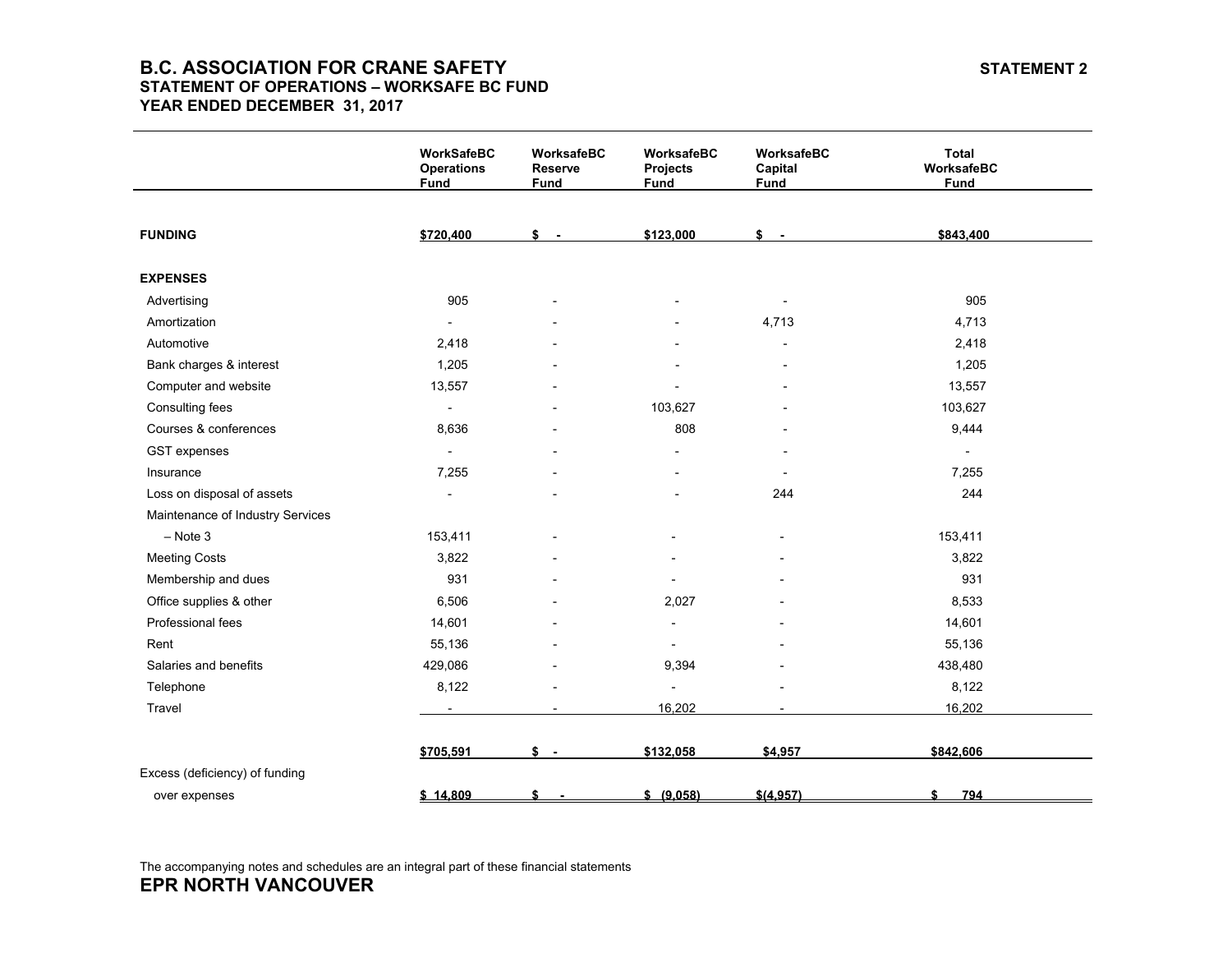# **B.C. ASSOCIATION FOR CRANE SAFETY** STATEMENT 3 **STATEMENT OF CHANGES IN NET ASSETS YEAR ENDED DECEMBER 31, 2017**

|                                                                 | <b>ESDC</b>                    | <b>ITA Industry</b><br><b>Training</b><br><b>Authority</b> | <b>BC Ministry</b><br>of Jobs | Yukon       | <b>Total</b><br><b>WCHSB</b> | WorksafeBC |           | <b>TOTAL</b> | <b>TOTAL</b> |
|-----------------------------------------------------------------|--------------------------------|------------------------------------------------------------|-------------------------------|-------------|------------------------------|------------|-----------|--------------|--------------|
|                                                                 | <b>Fund</b>                    | <b>Fund</b>                                                | <b>Fund</b>                   | <b>Fund</b> | Fund                         |            | 2017      | 2016         |              |
| Net assets, beginning of year<br>Excess (deficiency) of funding | \$<br>$\overline{\phantom{a}}$ | \$6,833                                                    | \$5,251                       | \$6,062     | \$165,537                    |            | \$183,683 | \$171,185    |              |
| over expenses                                                   |                                | 9,861                                                      | 277                           | (4,748)     | 794                          |            | 6,186     | 12,498       |              |

Net assets, end of year **\$2** \$16,694 \$5,528 \$1,314 \$166,331 \$189,869 \$183,683

The accompanying notes and schedules are an integral part of these financial statements **EPR NORTH VANCOUVER**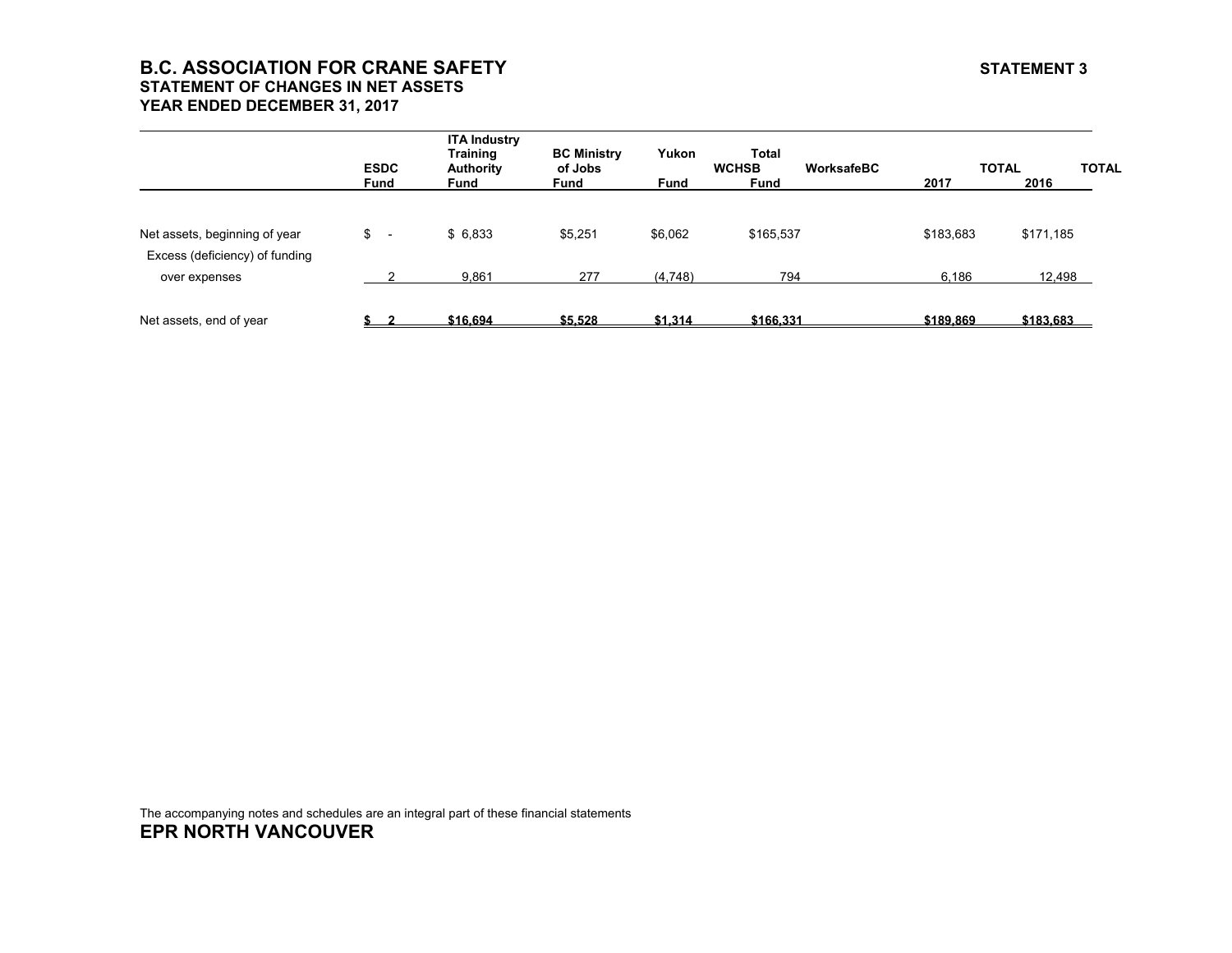# **B.C. ASSOCIATION FOR CRANE SAFETY** STATEMENT 4 **STATEMENT OF CHANGES IN NET ASSETS – WORKSAFE BC FUND YEAR ENDED DECEMBER 31, 2017**

|                                     | <b>WorkSafeBC</b><br><b>Operations</b><br>Fund | WorksafeBC<br>Reserve<br>Fund | WorksafeBC<br><b>Projects</b><br>Fund | WorksafeBC<br>Capital<br>Fund | Total<br>WorksafeBC<br>Fund |
|-------------------------------------|------------------------------------------------|-------------------------------|---------------------------------------|-------------------------------|-----------------------------|
| Net assets, beginning of year       | \$<br>$\overline{\phantom{a}}$                 | \$143,498                     | \$<br>$\sim$                          | \$22,039                      | \$165,537                   |
| Excess (deficiency) of funding over |                                                |                               |                                       |                               |                             |
| expenses                            | 14,809                                         | $\overline{\phantom{0}}$      | (9,058)                               | (4, 957)                      | 794                         |
| Interfund transfers                 | (9,058)                                        | $\overline{\phantom{0}}$      | 9,058                                 | $\overline{\phantom{0}}$      | $\overline{\phantom{0}}$    |
| <b>Purchase of Capital Assets</b>   | (5,283)                                        |                               | $\overline{\phantom{a}}$              | 5,283                         |                             |
| Bridge financing from (to)          |                                                |                               |                                       |                               |                             |
| Reserve Fund - Note 6               | (468)                                          | 468                           |                                       |                               |                             |
| Net assets, end of year             |                                                | \$143.966                     |                                       | \$22.365                      | \$166.331                   |

The accompanying notes and schedules are an integral part of these financial statement

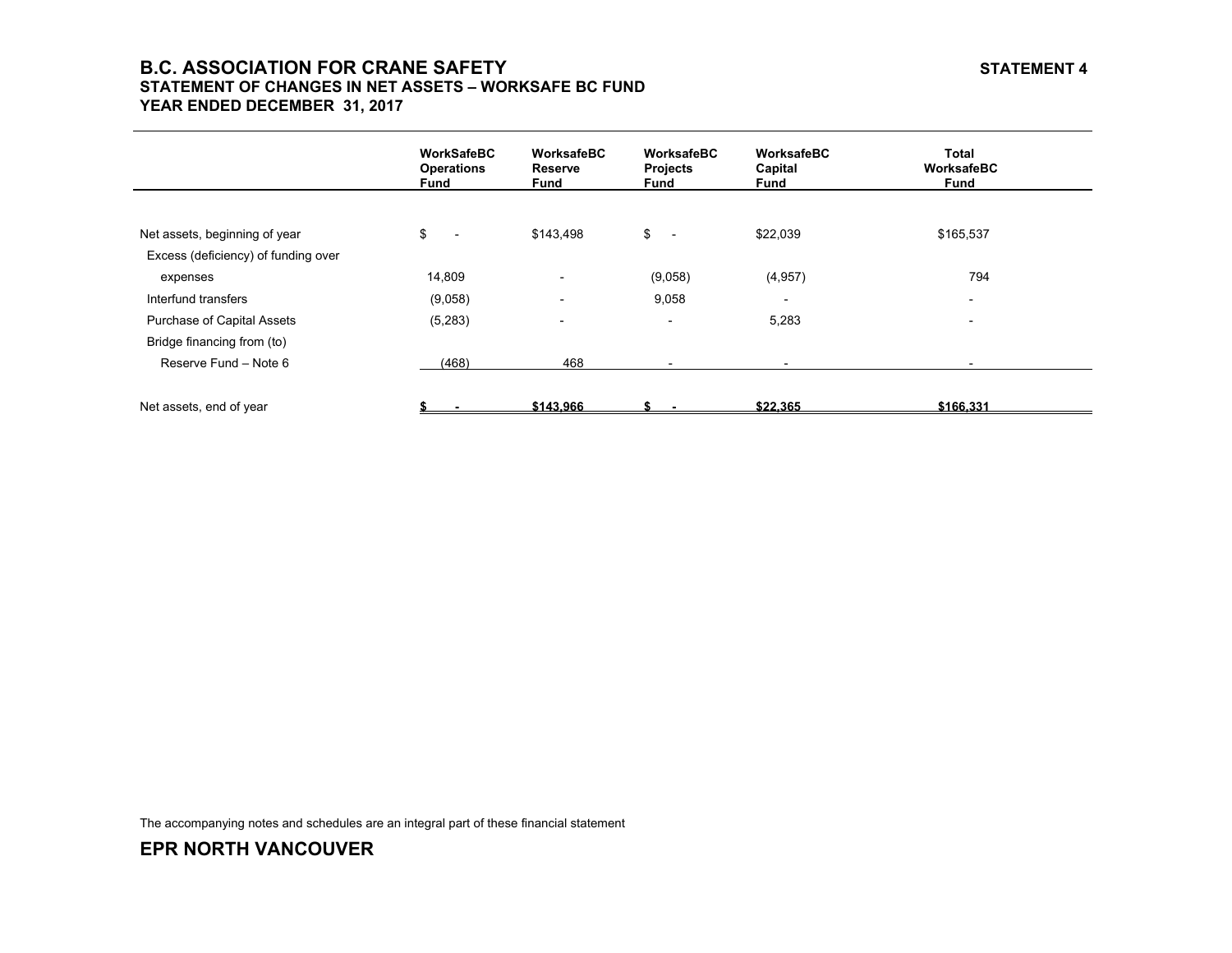# **B.C. ASSOCIATION FOR CRANE SAFETY** STATEMENT 5 **STATEMENT OF CASH FLOWS YEAR ENDED DECEMBER 31, 2017**

|                                              | 2017      | 2016      |
|----------------------------------------------|-----------|-----------|
| <b>OPERATING ACTIVITIES</b>                  |           |           |
| Excess of funding over expenses for the year | \$6,186   | \$12,498  |
| Items not involving cash                     |           |           |
| Amortization                                 | 4,713     | 5,490     |
| Loss on disposal of assets                   | 244       | 457       |
|                                              | 11,143    | 18,445    |
| Changes in working capital accounts          |           |           |
| Accounts receivable                          | 66,207    | (63, 313) |
| Prepaid expenses                             | (27)      | (822)     |
| Accounts payable and accrued liabilities     | (60, 907) | 58,854    |
| Deferred revenue                             | 124,535   | (7,500)   |
|                                              | 140,951   | 5,664     |
| <b>INVESTING ACTIVITIES</b>                  |           |           |
| Purchase of capital assets                   | (5,283)   | (6, 870)  |
| Increase (decrease) in cash                  | 135,668   | (1,206)   |
| Cash, beginning of year                      | 169,798   | 171,004   |
| Cash, end of year                            | \$305,466 | \$169,798 |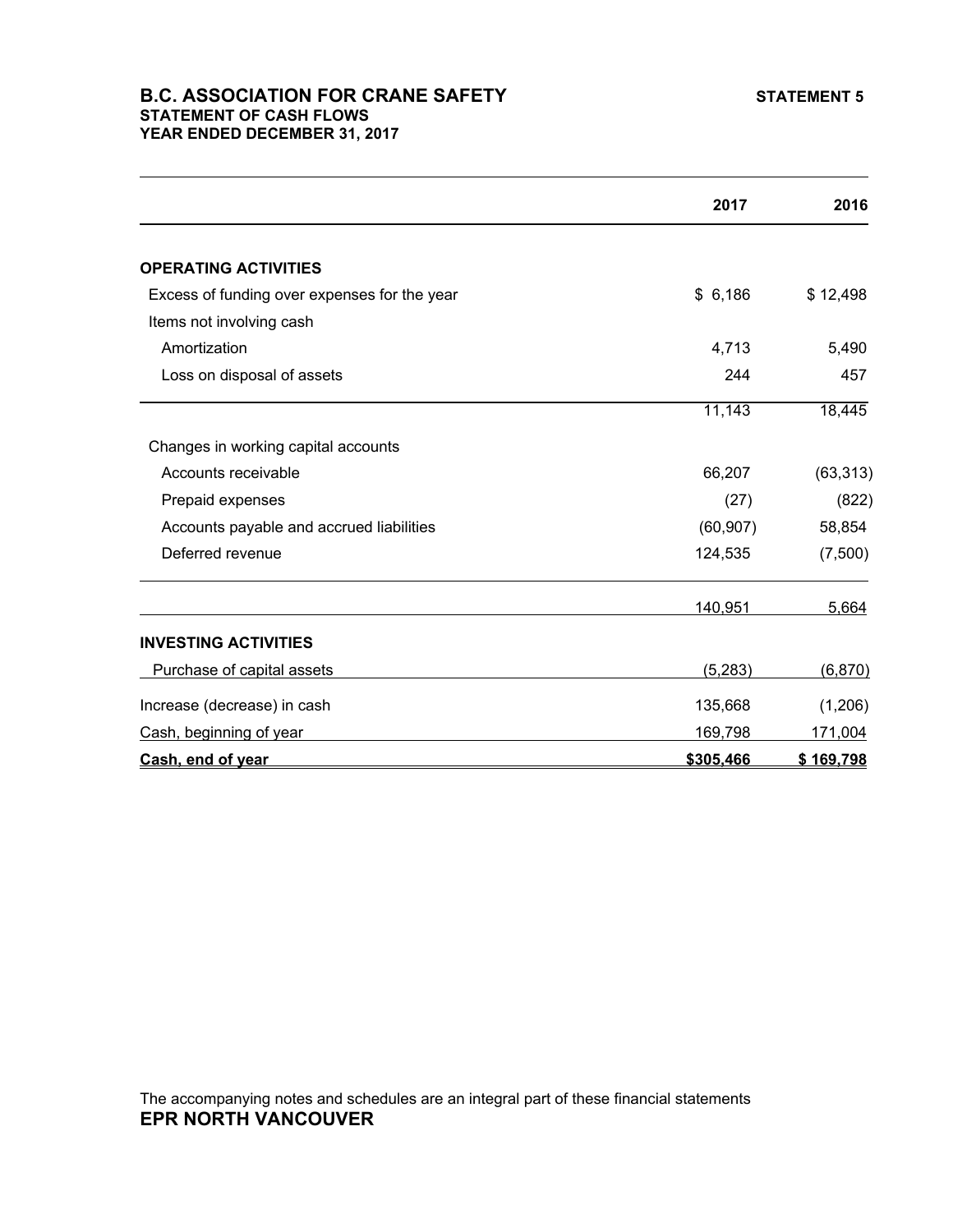**STATEMENT 6** 

# **B.C. ASSOCIATION FOR CRANE SAFETY STATEMENT OF FINANCIAL POSITION** YEAR ENDED DECEMBER 31, 2017

|                                          | 2017      | 2016      |
|------------------------------------------|-----------|-----------|
| <b>ASSETS</b>                            |           |           |
| <b>Current Assets</b>                    |           |           |
| Cash                                     | \$305,466 | \$169,798 |
| Accounts receivable                      | 9,420     |           |
| Prepaid expenses                         |           | 75,627    |
|                                          | 11,331    | 11,304    |
|                                          | 326,217   | 256,729   |
| Tangible capital assets - Note 4         | 22,365    | 22,039    |
|                                          | \$348,582 | \$278,768 |
| <b>LIABILITIES</b>                       |           |           |
| <b>Current Liabilities</b>               |           |           |
| Accounts payable and accrued liabilities | \$34,178  | \$95,085  |
| Deferred revenue - Note 5                | 124,535   |           |
|                                          | 158,713   | 95,085    |
| <b>NET ASSETS</b>                        |           |           |
| Net assets                               | 189,869   | 183,683   |
|                                          | \$348,582 | \$278,768 |
| <b>Commitment - Note 9</b>               |           |           |

Approved by the Directors:

Director  $1<sub>o</sub>$  $2\iota$ Date

Director  $21/2018$ Date

The accompanying notes and schedules are an integral part of these financial statements **EPR NORTH VANCOUVER**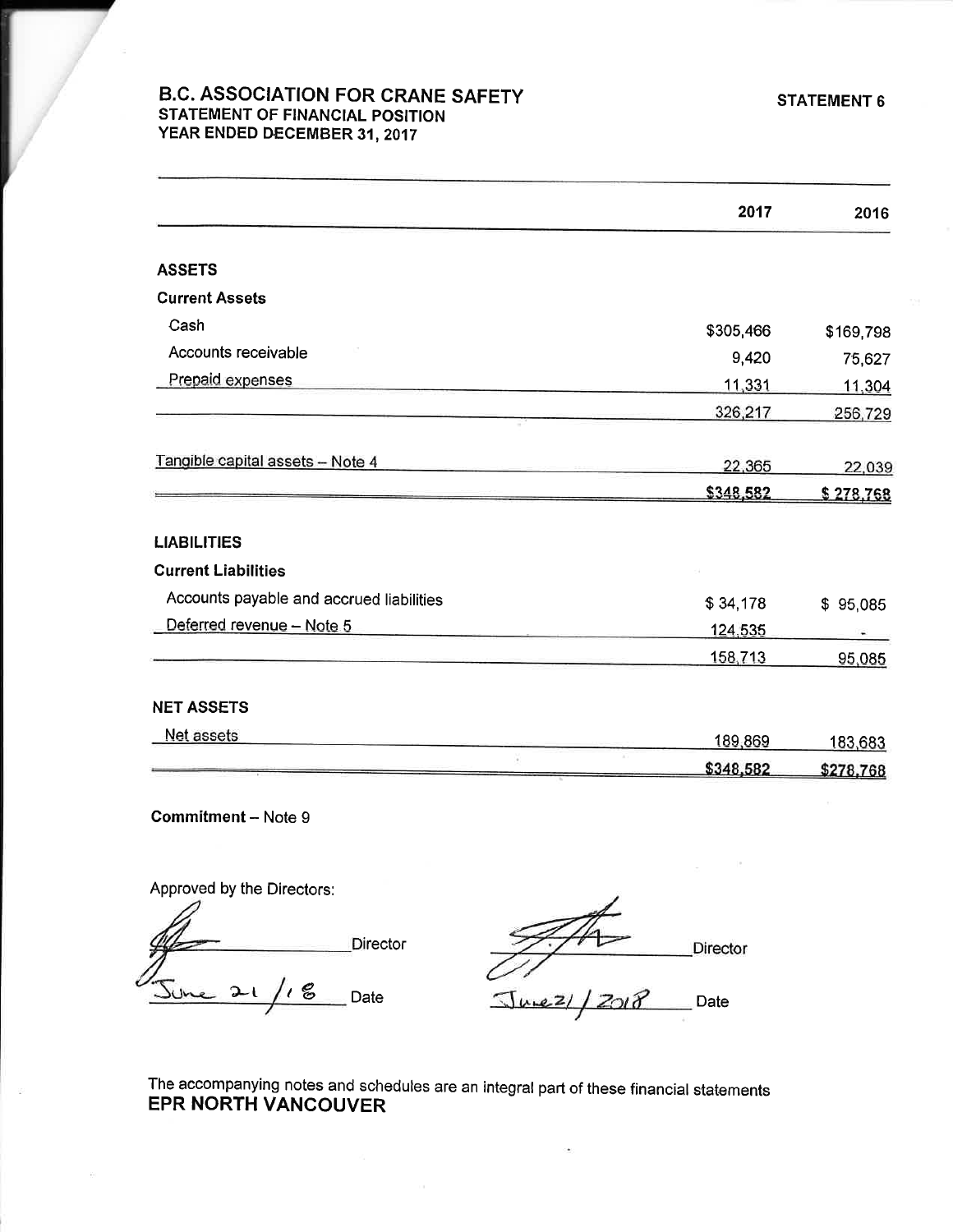### **1. PURPOSE OF THE ASSOCIATION**

The B.C. Association for Crane Safety (the "Association") is incorporated under the Societies Act of British Columbia.

The Association provides leadership for health and safety development within the crane and hoisting industry. They serve all industry stakeholders as a forum for effectively addressing common safety issues and as an industry advisory body regarding standards, regulations, and qualifications. The purpose is to support and maintain a comprehensive, inclusive credentialing regime to support the goal of accident free crane operations throughout British Columbia.

#### **2. SIGNIFICANT ACCOUNTING POLICIES**

The financial statements have been prepared in accordance with Canadian accounting standards for not-for-profit organizations as issued by the Accounting Standards Board in Canada and include the following significant accounting policies:

#### **Revenue Recognition**

The Association follows the deferral method of accounting for contributions; restricted contributions, including provincial funding, and are deferred and matched with related expenses as incurred.

Unrestricted revenue, including administrative recoveries, are recognized as revenue when received or receivable, if the amount can be reasonably estimated and collection is reasonably assured.

#### **Fund Accounting**

In order to ensure observance of limitations and restrictions placed on the use of resources available to the Association, the accounts are maintained on a fund accounting basis. Accordingly, resources are classified for accounting and reporting purposes into funds. These funds are held in accordance with the objectives specified by the contributors or in accordance with the directives issued by the Board of Directors.

#### *The ESDC Fund (Employment and Social Development Canada)*

This fund is used to account all revenues and expenditures related to the Canada/European Union Crane Operator Credential MRA Project.

#### *ITA Industry Training Authority Fund*

The Industry Training Authority Fund is used to account for all revenue and expenditures related to apprenticeship standards, certification and exams, for Crane Operators in British Columbia.

#### *BC Ministry of Jobs*

The BC Ministry of Jobs Fund is used to account for all revenue and expenditures related to the development of crane operative jobs in British Columbia.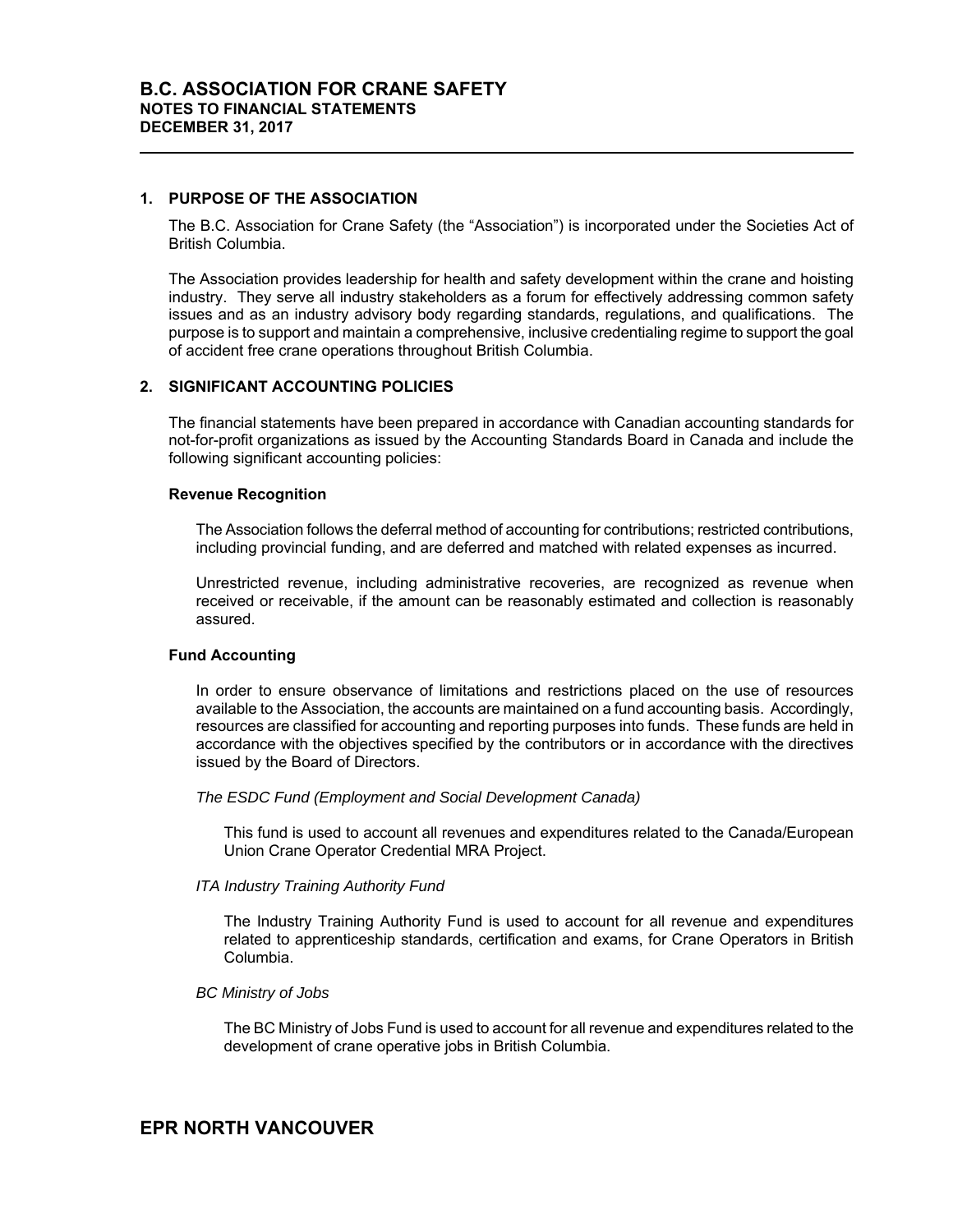#### **2. SIGNIFICANT ACCOUNTING POLICIES** - continued

#### *The Yukon Workers' Compensation Health & Safety Board Fund*

This fund is used to account for all revenue and expenditures related to services provided for crane operator certification, information, support and record system for Yukon Territory.

#### *WorkSafeBC Operations Fund*

The WorksafeBC Operations Fund is used to account for all revenue and expenditure related to general and ancillary operations of the Association and Maintenance of Industry Services function.

#### *WorkSafeBC Projects Fund*

The WorkSafeBC Projects Fund is used to account for all revenue and expenditure related to non-administrative operations of the Association.

#### *The WorkSafeBC Reserve Fund*

The WorksafeBC Reserve Fund may be used as an alternative funding source for unforeseen, time sensitive and unbudgeted initiatives that will result in a deficit at the end of the year. It may also be used as a bridge financing until the next funding payment is received from WorkSafeBC. The WorkSafeBC Reserve Fund consists of a maximum of up to 3 months of the annual WorkSafeBC's funding amount.

#### *The WorkSafeBC Capital Fund*

The WorkSafeBC Capital Fund is used to account for all capital assets of the organization and to present the flow of funds related to their acquisition and disposal, unexpended capital resources.

#### **Tangible Capital Assets**

Tangible capital assets are recorded at cost. Amortization is provided using the declining balance method at rates intended to amortize the cost of assets over their estimated useful lives.

| Computer equipment      | 30% |
|-------------------------|-----|
| Furniture and equipment | 20% |

#### **Measurement Uncertainty** (use of estimates)

The preparation of financial statements in conformity with Canadian accounting standards for notfor-profit organizations requires management to make estimates and assumptions that affect the reported amounts of assets and liabilities and disclosure of contingent assets and liabilities at the date of the financial statements, and the reported amounts of revenues and expenses during the reporting period.

Amortization if based on the estimated useful lives of capital assets. Accounts receivable are stated after evaluations as to their collectability and an appropriate allowance for doubtful accounts is provided where considered necessary.

These estimated and assumptions are reviewed periodically and, as adjustments become necessary, they are reported in excess of revenues and expenses in the periods in which they become known.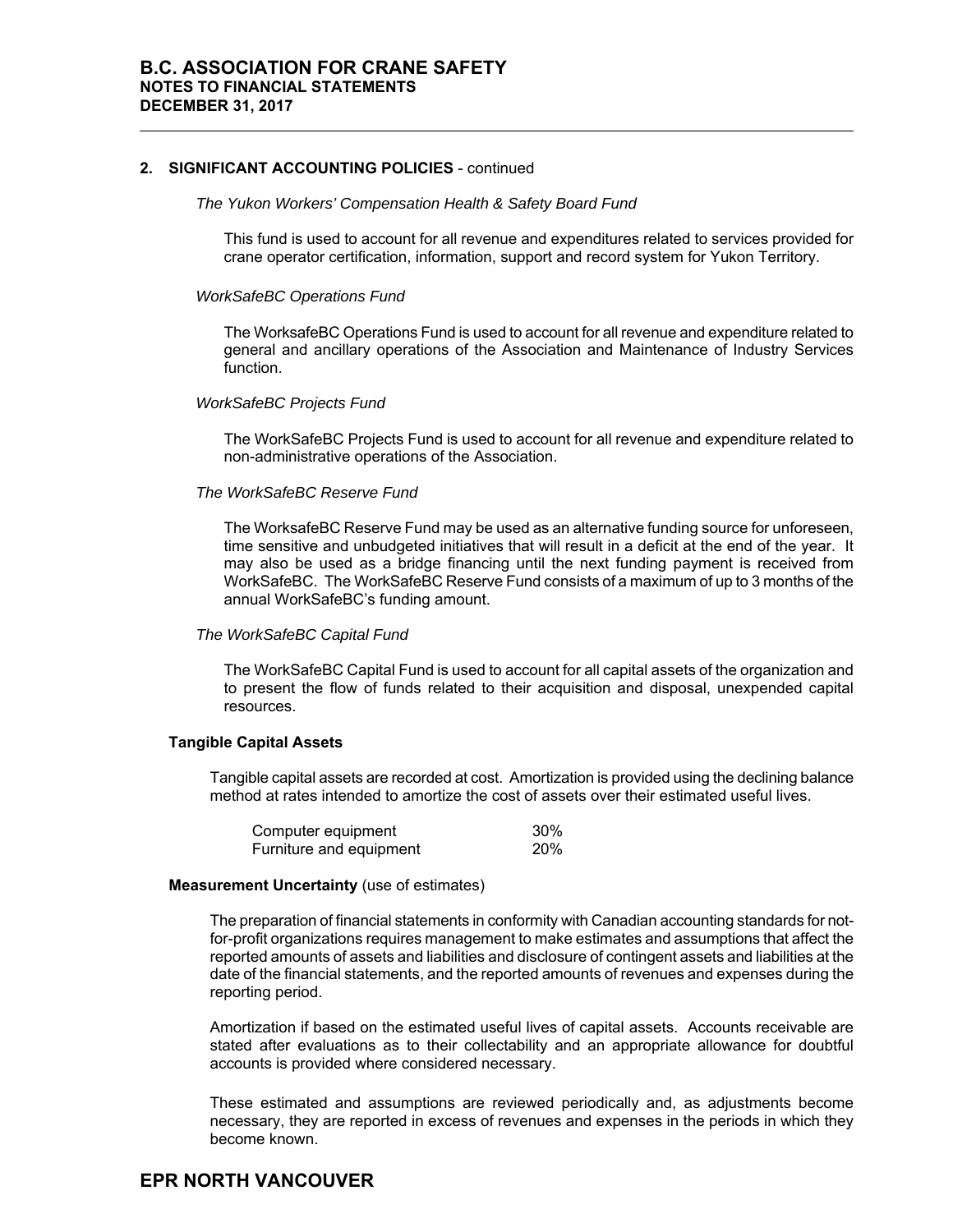#### **2. SIGNIFICANT ACCOUNTING POLICIES** - continued

#### **Financial Instrument**

The Association recognized its financial instruments when the Association becomes party to the contractual provisions of the financial instrument. All financial instruments are initially recorded at their fair value.

At initial recognition, the Association may irrevocably elect to subsequently measure any financial instrument at fair value. The Association has not made such an election during the year. The Association subsequently measures financial assets and liabilities at amortized cost.

Transaction costs and financing fees directly attributable to the origination, acquisition, issuance or assumption of financial instruments subsequently measured at fair value are immediately recognized in the excess (deficiency) of revenues over expenses for the current period. Conversely, transaction costs and financing fees are added to the carrying amount for those financial instruments subsequently measured at amortized cost or cost.

#### **Long-lived Assets**

Long-lived assets consist of computer equipment and furniture and equipment. Long-lived assets held for use are measured and amortized as described in the applicable accounting policies.

The Association performs impairment testing on long-lived assets held for use whenever events or changes in circumstances indicate that the carrying amount of an assets, or group of assets, may not be recoverable. Impairment is measured as the amount by which the asset's carrying value exceeds its fair value. Prices for similar items are used to measure fair value of long-lived assets. Any impairment is included in the net loss for the year.

#### **3. MAINTENANCE OF INDUSTRY SERVICES**

Maintenance of Industry Services are expenditures to support, expand and maintain industry established services and products relevant and in tune with industry expressed and demonstrated needs. In contrast, Project Costs are related to new or in-progress services and products.

|                         |          |              | 2017       | 2016          |
|-------------------------|----------|--------------|------------|---------------|
|                         |          | Accumulated  |            |               |
|                         | Cost     | Amortization | <b>Net</b> | <b>Net</b>    |
| Computer equipment      | \$23,615 | \$14,425     | \$9,190    | \$10,444      |
| Furniture and equipment | 29.407   | 16,232       | 13.175     | 11,595        |
|                         | \$53.022 | \$30,657     | \$22,365   | <u>22.039</u> |

#### **4. TANGIBLE CAPITAL ASSETS**